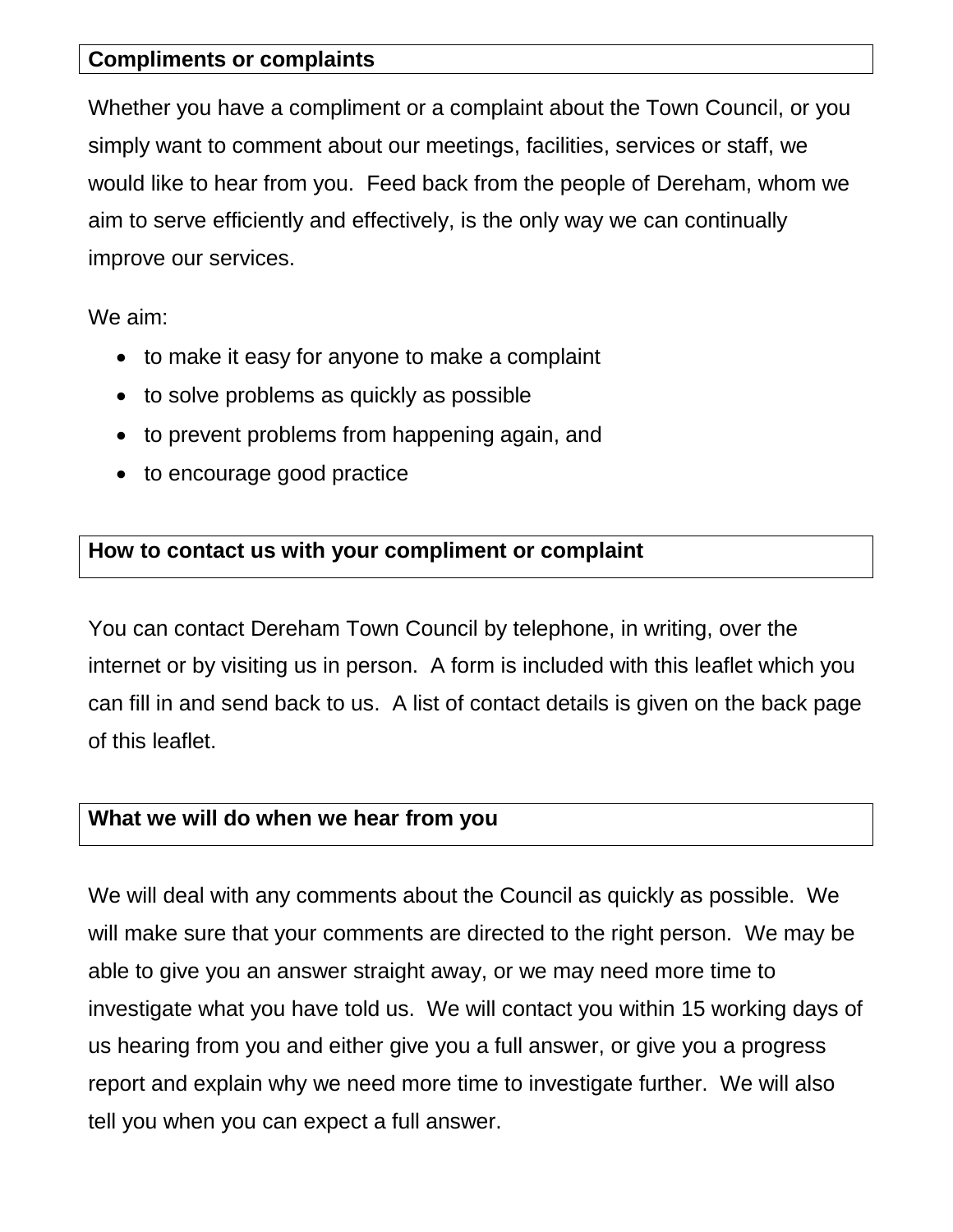# **Confidentiality**

We will treat your complaint in confidence. Details will only be given to those members of staff directly concerned. If you have a complaint, we hope we will be able to find out what went wrong and take steps to make sure in won't happen again.

**How to contact us**

The Council's telephone number is:

(01362) 693821

The Council's fax number is:

(01362) 693821

If writing, please write to:

The Town Clerk Dereham Town Council Assembly Rooms, Quebec Street Dereham NR19 2TX Our email address is:

[generalenquiries@derehamtowncouncil.org](mailto:generalenquiries@derehamtowncouncil.org)

The Monitoring Officer for Dereham Town Council is

The Monitoring Officer Breckland Council Elizabeth House Walpole Loke Dereham NR19 1EE

The address for the Standards Board is:

Standards Board for England 1<sup>st</sup> Floor, Cottons Centre Cottons Lane London SE1 2QG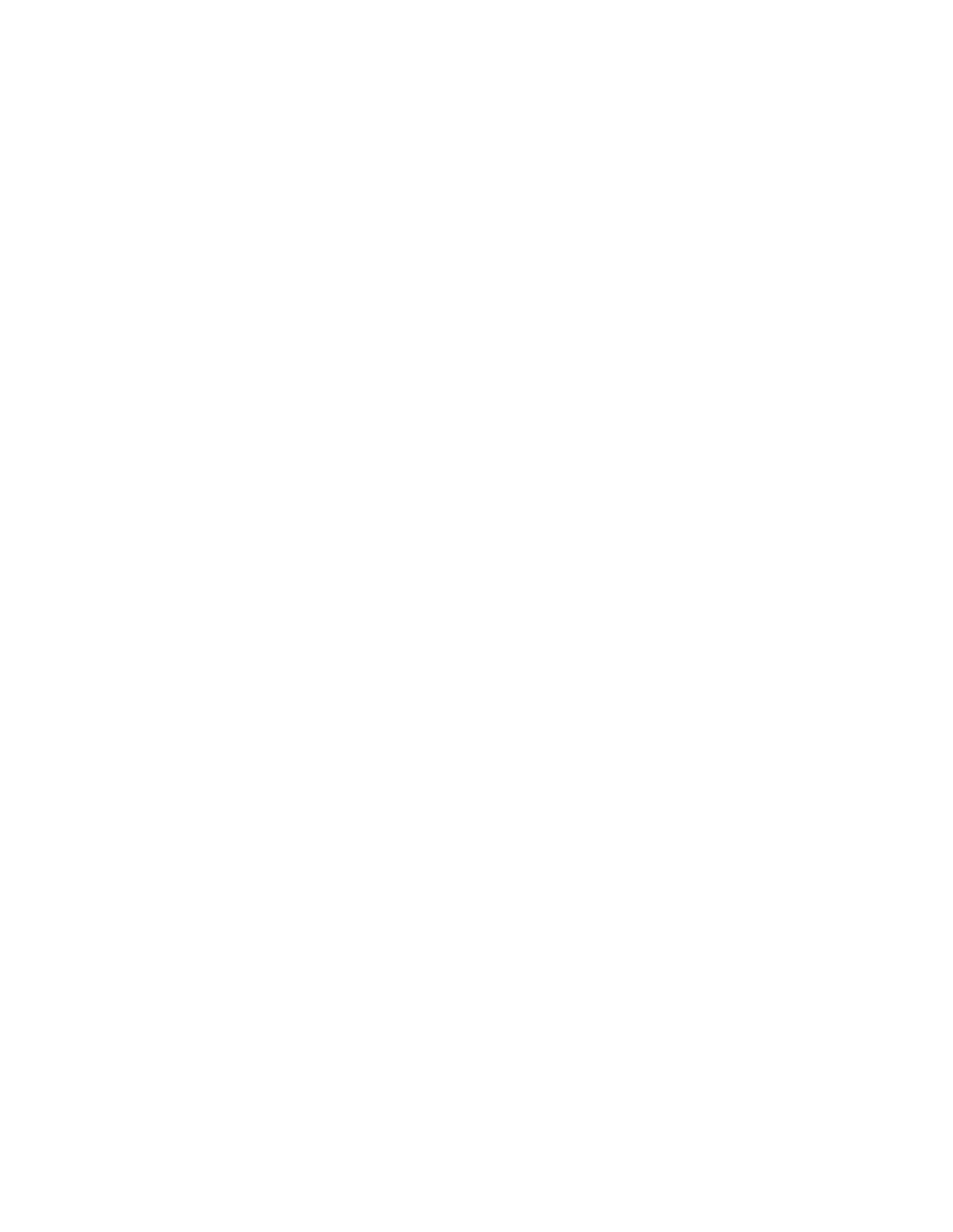# **Code of Practice for Complaints**

- 1. If a complaint about the Town Council is notified orally to a Councillor or the Town Clerk and they cannot satisfy the complainant, then the complainant shall be asked to put the complaint in writing to the Town Clerk on the form provided.
- 2. If a complainant prefers not to put the complaint to the Town Clerk he or she shall be advised to put it to the Chairman.
- 3. Any written complaint about a councillor of Council staff will be answered within 7 days. Where it is not possible to give a full answer, an explanation of why more time is needed will be given. Where the complainant remains dissatisfied, a complaint form and copy of the code of practice will be sent within 7 days. When a complaint received is about a member of staff or councillor, the person concerned will be notified and given an opportunity for comment on the matter. Complaints lodged about Council staff should be dealt with by the Town Clerk and only passed to the Council if the complainant remains dissatisfied.
- 4. A letter of complaint about a Council procedure will receive a reply within 15 days. Where the complainant remains dissatisfied a complaints form will be sent within 7 days.
- 5. The Town Clerk or Chairman shall report to the next meeting of the Town Council any written complaint disposed of by direct action with the complainant.
- 6. The Town Clerk or Chairman shall bring any written complaint which has not been settled to the next meeting of the Town Council after the complaint has been initially investigated and the Clerk (or Mayor as appropriate) shall notify the complainant of the date by which the complaint will be considered. If necessary the Town Council will appoint a Complaints Panel to fully investigate the complaint. If for any reason that date becomes unachievable, a letter and explanation for this will be sent to the complainant with a revised date.
- 7. The complaints panel will be at least 3 members of the Council of which one will be the Chairman.
- 8. The Complaints Panel should investigate all the evidence surrounding the complaint. Where a complaint is considered about a person, this will be dealt with in the absence of the press and public but any decision on a complaint shall be announced at the Council meeting in public.
- 9. Complaints Code of Conduct When a complaint is made relating to the Code of Conduct it should be sent direct to The Monitoring Officer.
- 10.As soon as may be after the decision has been made, it and the nature of any action to be taken shall be communicated in writing to the complainant.
- 11.The Council shall defer investigating any written complaint *only* if it is of opinion that issues of law or practice arise on which legal advice is necessary. The complaint shall be considered at the next appropriate meeting after the advice has been received.
- 12.Complaints Incident Book

A complaints incident book will be kept in the Council Offices. Staff involved in an incident or disagreement whether giving rise to complaint or not with a member of the public or councillor must enter the details of it in this book within twenty-four hours of the incident taking place. An incident is considered as a situation where voices are raised, strong language used or threatening or violent behaviour is experienced.

All complaints received in writing will be entered in this book.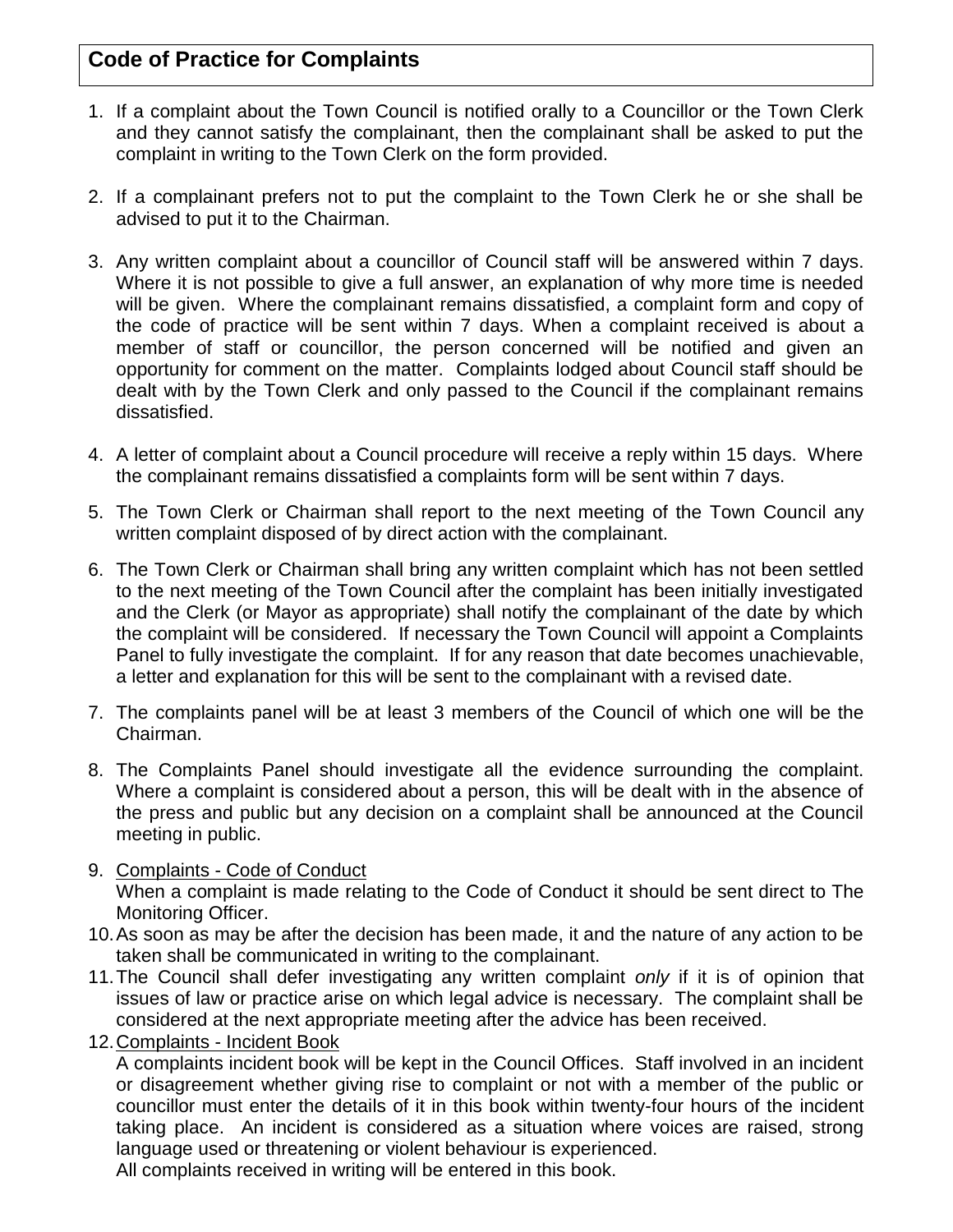### **CODE OF PRACTICE FOR HANDLING COMPLAINTS**

#### **Sequence of Events**

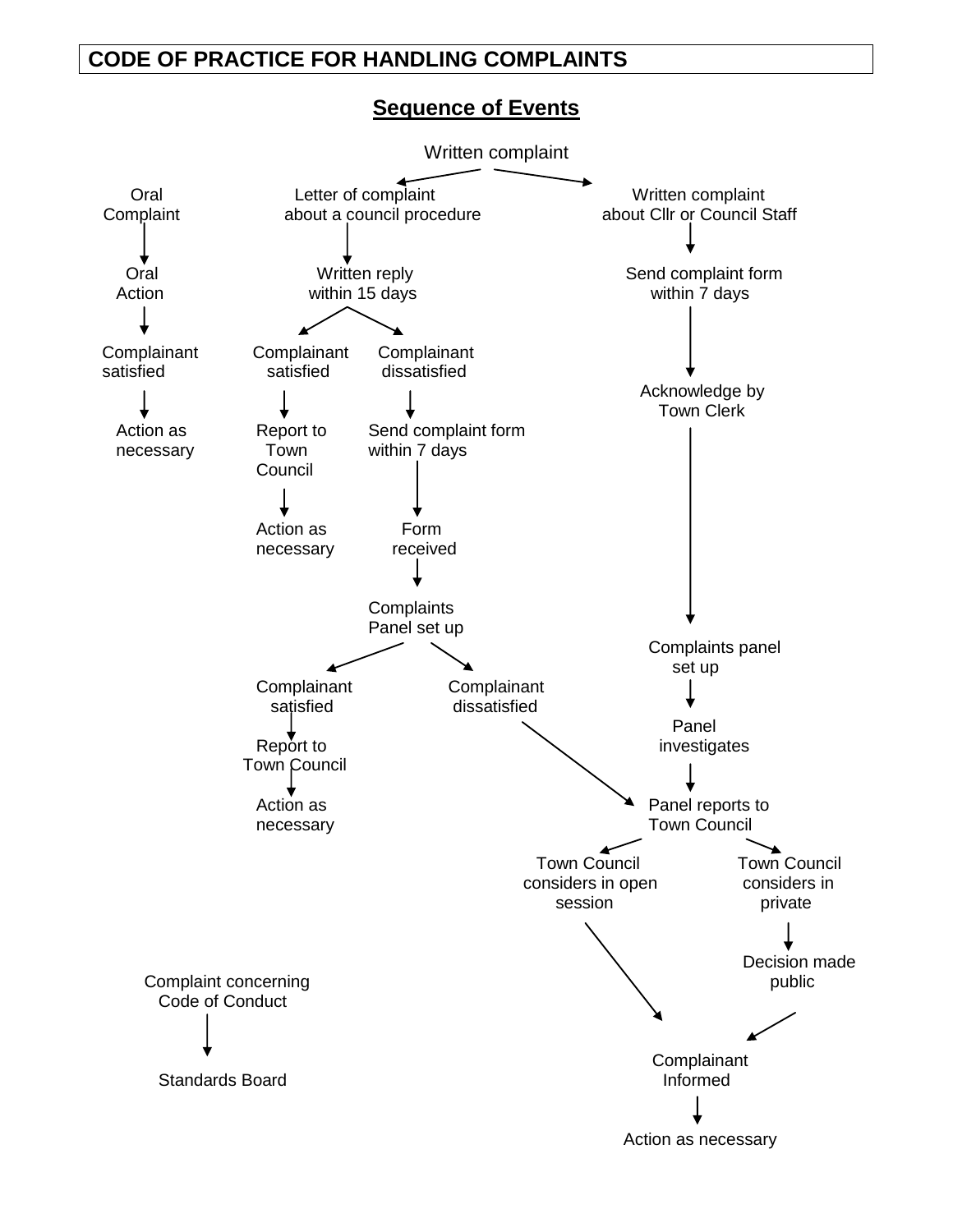#### **Guidance to the Complaint Panel**

When enquiring into a complaint the Panel must consider the following:

- That the person(s) subject of the complaint must be given the opportunity of responding in answer to the complaint verbally or in writing or both. The person(s) subject of the complaint is given the right to have a friend present at any hearing if they chose to do so.
- Where the complaint concerns a member of staff, then the Grievance & Disciplinary Policy Procedure should be followed.
- Any person(s) who may be able to provide information to substantiate the complaint or otherwise should be spoken to and asked for their recollection. Such information may be verbal or in writing.
- The Panel may wish to illicit further information from the complainant and may offer the complainant the opportunity of further discussing the content of the complaint.
- The members of the Panel must record the time and date when the complainant, the person(s) complained of or witnesses were asked to comment.